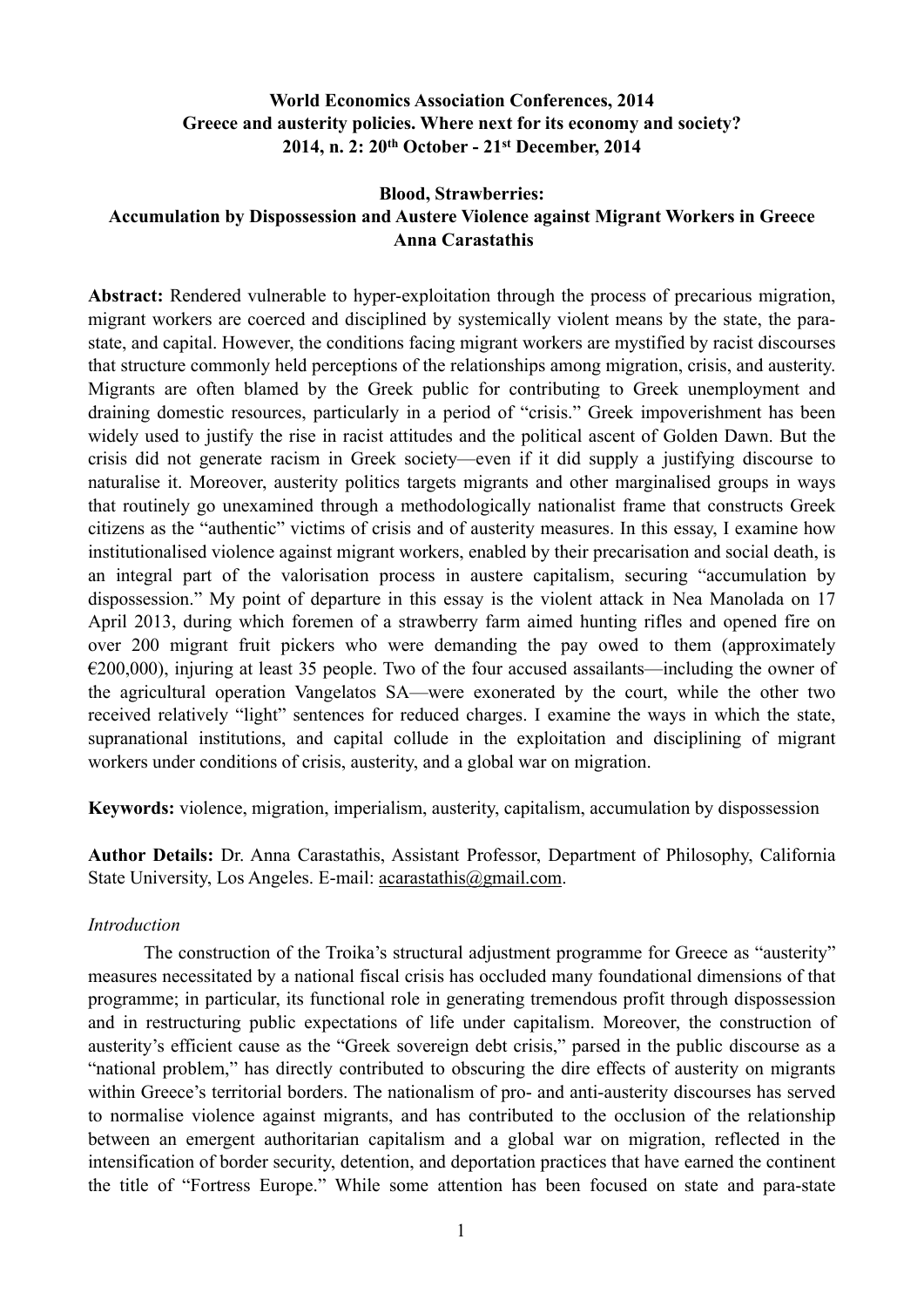violence carried out against racialised migrants by Golden Dawn assault battalions and Hellenic Police alike, less notice has been paid to the ways in which violence has been used by capital as an integral part of labour-capital relations in the austere Greek context. Migrant workers are coerced and disciplined by systemically violent means; yet, the conditions facing migrant workers are mystified by racist discourses that increasingly have come to structure commonly held perceptions, affective orientations, and ideologies. Across the political spectrum, migrants are blamed by the Greek public for contributing to Greek unemployment and draining "scarce" domestic resources. Greek impoverishment has been used to justify the "rise" in racist attitudes, the institutionalisation of racism by the New Democracy-PASOK coalition government, and the political legitimation of the fascist party Golden Dawn. The notion that economic crisis precipitates racist ideologies mystifies the fact that it is the ostensible solution to crisis, austerity, which accelerates the circulation of hostile affects constituting the embattled nation (Carastathis, forthcoming). This process is naturalised in the commonplace, "'We' do not have enough to be generous to 'them'"; the "nation must take care of itself before it can be generous to others" (Ahmed, 2004, 190n6). Austerity targets racialised groups in ways that routinely go unexamined through a nationalist frame that constructs Greek citizens as the "authentic" victims of the economic crisis, and its impact on migrants' lives as collateral damage. Because their very presence in Greek territory is deemed illegitimate or illegal (as reflected in the deceptive trafficking of the concept of the "illegal immigrant," or «τον λαθρομετανάστη»), migrants' precarity is taken for granted. In anti-austerity discourses on the right and the left, references to migrants often function as a rhetorical litmus test for just how bad things have gotten for the "true" victims of the crisis, that is, for (dis)entitled Greek nationals (Carastathis, forthcoming).

 But if the nation-state is not presupposed as the basic economic form—that is, if we contest the methodological nationalism that trickles down to these popular perceptions of the "national" economic crisis and its (dis)entitled citizen-victims—we can begin to analyse the "multiscalar processes within state-delimited territorial boundaries" and even "provide a sociohistorical account of [the] constitution of […] such nationalist categories of practice as a national economy and a national space" (Goswami, 2004, 20). Specifically, I am interested in how the socio-legal construction of migrant workers materially reproduces national space and the (dis)entitled citizen, while valorising capital through what are often viewed as non-capitalist social relations. In this connection, I draw on David Harvey's concept of "accumulation by dispossession" to theorise how physical violence as integral to the economic exploitation of migrant workers functions to secure the neoliberal politics of austerity (2003). On a theoretical level, I contest the tendency in both liberal and marxian political economy to view violence as an anomaly in late capitalist relations of production. As a critical adaptation of Marx's concept of "primitive accumulation," "accumulation by dispossession" enables us to view violence as an integral part of the valorisation process, and as a crucial dimension of the reorganisation of capital in response to its crises.

 The title of my paper references the violent attack on 17 April 2013 by Greek foremen on migrant fruit pickers (most of whom are from Bangladesh) who were demanding the six months' pay owed to them, in Nea Manolada (Ilias), an agricultural village in the fertile Peloponnese region of Greece. Three of four accused assailants, foremen who aimed and fired hunting rifles at over 200 workers, injuring at least 35 people, were initially facing charges of attempted murder which were reduced to intent to cause grievous bodily harm; the fourth accused, Nikos Vangelatos, the owner of the agricultural operation (Vangelatos SA [Βαγγελάτος Α.Ε.]) and alleged instigator («ηθικός αυτουργός») who was absent during the incident, was exonerated of all charges, including human trafficking (Nodaros, 2014a). Only two foremen were found guilty and sentenced to comparatively "light" prison terms (fourteen years and seven months, and eight years and seven months respectively) for the lesser charges of aggravated assault and illegal weapons' possession (Smith,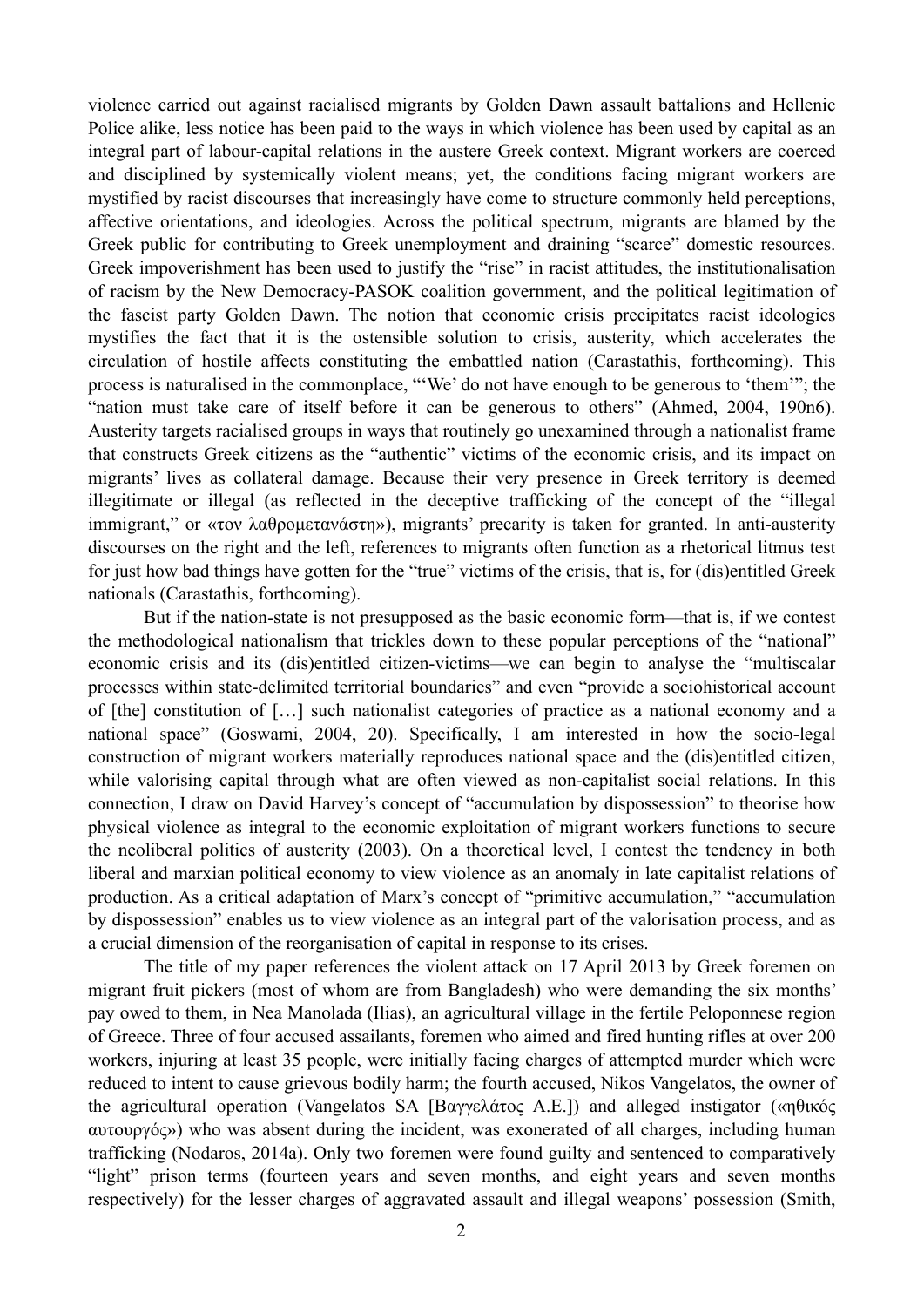2014a, 2014b). The scale of the attack and the anticipated impunity with which the assailants acted drew international media attention to the incident, prompting a boycott of the "blood strawberries" (τις «µατωµένες φράουλες») of Manolada. The incidents in Manolada cannot be dismissed as the aberrant acts of violent individuals (although the particular actors involved certainly have records of shocking violence against "unruly" migrant workers). When placed in their institutional and sociopolitical context, "Manolada" serves as my point of entry into a discussion of how the institutionalised hostility generated by austerity capitalism converges with necropolitical sovereignty (Mbembe, 2003) to open devalued, peripheral markets and render precarious workers vulnerable to hyper-exploitation by "foreign" and "domestic" capital.

 In what follows, I examine the way in which the state, supranational institutions, and capital exploit and discipline migrant workers under conditions of crisis, austerity, and a global war on migration. I argue that the social crisis unfolding in an increasingly inegalitarian Greek society is reflected in institutional and popular responses to migration; migrants, along with sexual and gender minorities, have experienced the brutal ascent of fascism, the exponents of which have been targeting marginalised groups with impunity for years. Subjected to what can be described as a kind of social death, migrant workers experience an institutionalised precarity exonerating routine and extreme violence against them, as the "shameful" decision of the court in the Manolada case demonstrates (Nodaros, 2014). First, I discuss the concept of accumulation by dispossession, showing how it builds upon and critically revises Marx's notion of "primitive accumulation," and relating it to austerity politics and the "border imperialism" of western or western-aspirant states. Next, I examine how, quite literally, migrant workers' blood is extracted in the context of a necropolitical regime to valorise Greek strawberries in the capitalist process of commodity production. Finally, by way of conclusion, I offer a brief critique of the legislative response to racist violence in the so-called "antiracist" law enacted recently by the Greek parliament.

#### *Accumulation by Dispossession*

 Insisting on the axiom that labour had to become juridically "free" in order for its bearer to be exploited by capital, Marx typically locates relations of production structured by violence in the pre-capitalist category of "primitive accumulation." Capitalism as such is defined by Marxists as "commodity production at its highest stage of development, when labour-power itself becomes a commodity" (Lenin, [1917] 2005, 240). Marx borrows the concept of "primitive accumulation" from classical political economy: Adam Smith referred to it as "previous accumulation" (Marx, [1867] 1976, 873). Marx translated this to *ursprüngliche Akkumulation,* "original accumulation," which was translated back into English (and into French) as "primitive accumulation"; this is the term that "stuck" among anglophone and francophone Marxists (Batou, 2012). Arguably, the racialisation of this concept, its resonance with the nineteenth- and twentieth-century European colonial discourse of "primitivism," is not merely an accident of translation, but rather a function of the dehistoricisation of colonial accumulation processes through their construction as the "prehistory" of capitalism (Carastathis, n.d.). While locating colonial plunder in the "prehistory" of capitalism, colonial relations of production—indentured, coerced, and enslaved labour—that is, those which involve licit physical violence, and which (re)produce ideologies, technologies, and socio-economic formations based on gendered-racialised distinctions, are constructed as external to capitalism as such. If they happen to coincide temporally with capitalist relations, Marx considers that they have been formally subsumed by the predominant wage-labour form, which is indifferent to "race," gender, and age, and exploits workers equitably (under the "historical and moral conditions" prevailing in a given national socio-economy). Indeed, such "status" distinctions are expected to fade away as capitalism expands and progresses, or are accorded an epiphenomenal, ideological role in the reproduction of capitalist social relations (for instance, racist or nationalist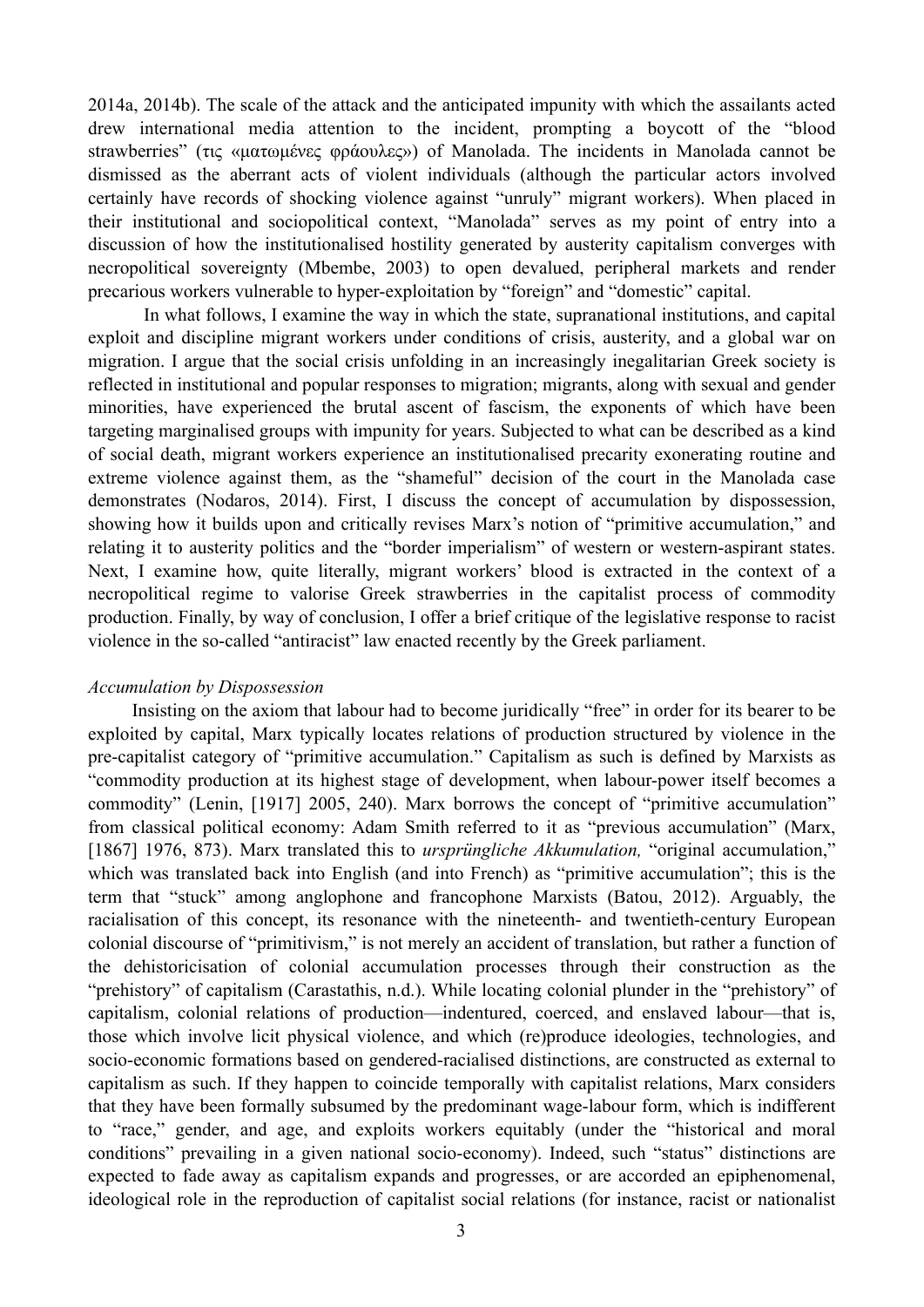ideologies are seen as dividing an international proletarian class, masking their shared, collective interest). Moreover, subsumed relations of production are expected eventually to disappear as class antagonisms are simplified into the quintessential binary relation of bourgeoisie to proletariat. However, this raises a problem for marxian accounts of contemporary capitalism inasmuch as the racial ordering of the globalised economy of late capitalism appears to be not merely vestigial of historical forms of accumulation; rather, "contemporary processes of globalisation and racialization are drawing new and further exacerbating preexisting forms of disenfranchisement, thereby generating new forms of dispossession" (Clarke and Thomas, 2006, 32). Observing the rise of authoritarian capitalism in financially (re)colonised global peripheries as well as in the internal peripheries of core capitalist nations, we have cause to deconstruct the distinction between capitalist and precapitalist social relations of production, and the notion that they can be neatly historically periodised in what Gayatri Spivak calls the "mode of production narrative" (Spivak, 1985). Serious difficulties arise for the Marxist, but also for the liberal political economist, when we attempt to account for the proliferation and historical persistence of coerced labour *under* capitalism, which is secured through the suspension of democratic rights, and disciplined using violence. If these social relations belong to the pre-capitalist phase of "primitive accumulation," what explains their persistence and proliferation in late capitalism?

 It is important to notice that primitive accumulation is an *assumption* introduced to solve the circularity that arises when attempting to explain the origin of capital; specifically, in the causal relation of the commodity to capital. On the one hand, commodities are "depositories of capital"; as such, they are the products of capitalism: "the first result of the immediate process of capitalist production" (Marx, [1867] 1976, 974-975). Yet, Marx insists that commodities are also the *precondition* or *premise* of capitalism (Marx, [1867] 1976, 949). How can the commodity be *both* the precondition *and* the product of capitalism? This seems viciously circular, but Marx argues the paradox "corresponds to the *historical development* of capital":1

"The whole movement [of the reproduction of capital] seems to turn around in a never-ending circle, which we can only get out of by assuming primitive accumulation […] which precedes capitalist accumulation; an accumulation which is not the result of the capitalist mode of production but its point of departure" (Marx, [1867] 1976, 873).

David Harvey has argued that the assumption of "primitive accumulation" is problematic insofar as it relegates "violence to an 'original stage' that is considered no longer relevant or […] as being somehow 'outside' of capitalism as a closed system" (Harvey, 2003, 144). Of course, Marx is critical of the mystifying way in which classical economists invoke the concept of primitive accumulation to conceal the conditions of possibility of capitalism, namely, genocide, colonial expropriation and slavery, which Marx states "are the chief moments of primitive accumulation" (Marx, [1867] 1976, 873-874, 915). Nevertheless, like liberal economists, Marx also locates violent mechanisms of primitive accumulation outside capital social relations.

 Harvey proposes "a general reevaluation of the continuous role and persistence of the predatory practices of 'primitive' or 'original' accumulation within the long historical geography of capital accumulation" (Harvey, 2003, 144). But since he rightly views it as an ongoing process, he

<sup>&</sup>lt;sup>1</sup> "Capital is predicated on the *exchange of commodities, trade in commodities*, but it may be formed at various stages of production, common to all of which is the fact that capitalist production does not yet exist, or only exists sporadically. On the other hand, a highly developed commodity exchange and the *form of the commodity* as the universally necessary social form of the product can only emerge as the *consequence of the capitalist mode of production.* […] [I]f we consider societies where *capitalist production* is *highly developed*, we find that the commodity is both the constant elementary premiss (precondition) of capital and also the immediate result of the capitalist process of production" (Marx, [1867] 1976, 949)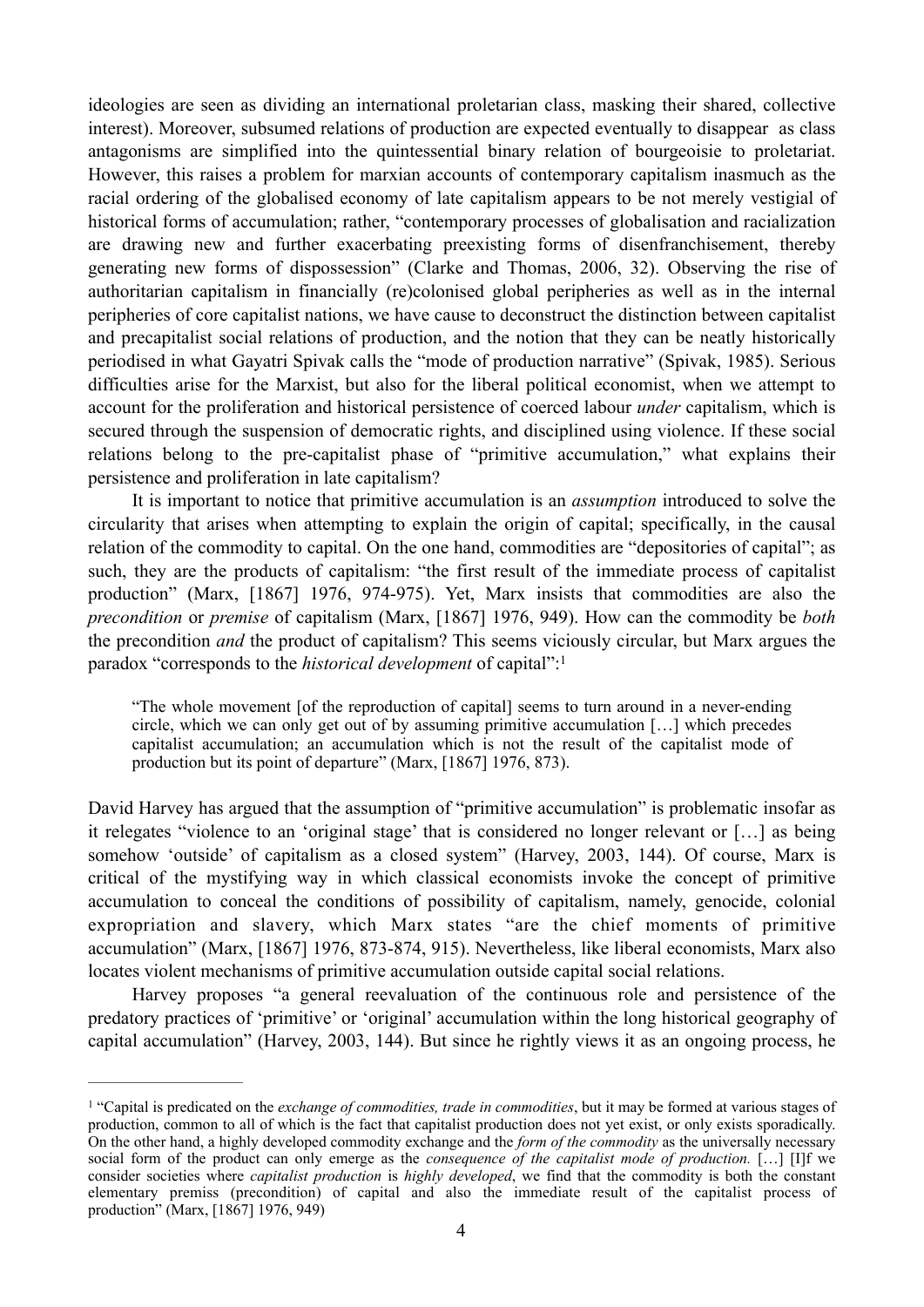substitutes the terms "primitive" or "original" with the concept of "accumulation by dispossession" (Harvey, 2003, 144). He defines accumulation by dispossession as a transhistorical phenomenon comprising heterogeneous and multiple processes, including: (1) the commodification and privatisation of land and the forcible expulsion of peasants; (2) the supplanting of competing concepts of property (such as common or collective property and state property) by exclusive private property; (3) the enclosure of and suppression of rights to the commons; (4) the marginalisation of indigenous forms of production and consumption and the commodification of labour power; (5) regimes of colonial, neocolonial and imperial expropriation; (6) the institution of transatlantic, plantation, and colonial slavery; (7) the creation of national debts; and (8) the innovation of the credit system (Harvey, 2003, 145). "The state, with its monopoly of violence and definitions of legality, plays a crucial role in both backing and promoting these processes," explains Harvey (Harvey, 2003, 145).

 What is significant is that some of these techniques or mechanisms of accumulation by dispossession "play an even stronger role now than in the past," such as credit, while "[w]holly new mechanisms of accumulation by dispossession have also opened up," such as the patenting of genetic sequences of biological life (Harvey 147-148). Indeed, the role of the state in accumulation by dispossession was rethought with the entrenchment of neoliberalism as the new political orthodoxy, and with the attendant enactment of privatisation and austerity measures in the capitalist core by elected governments (e.g., Thatcher, Reagan) and by coercive transnational financial institutions or direct US military intervention in the economically peripheral countries (156).

#### *Crisis and Austerity—or Austerity and Crisis?*

 The concept of accumulation by dispossession enables us to see past the rhetoric of fiscal discipline and contraction, to make visible how the politics of austerity accelerates what bourgeois economists term "economic growth." The dyadic arrangement of "crisis and austerity" (in that order) implies "crisis" has temporal and causal priority to "austerity." The catalyst of "crisis" in neoliberal austerity discourses is represented as an over-inflated national debt resulting from the over-indulgent, inefficient and even corrupt spending of the welfare state. Austerity, framed as the radical contraction and privatisation of the state's social welfare functions is then represented as the remedy to crisis. Inverting the inversion implied in "crisis and austerity," we should instead view austerity—the imposition of neoliberal governance—as generative of humanitarian crisis. This social crisis is inherently tied to the servicing and the amassing of public debt in the guise of welfare state contraction, by edict of supranational financial institutions, through the profligate transfer of public funds, services, and natural resources to corporate capital. From the 1980s onward, debt to supranational financial institutions which impose austere structural adjustment policies, centrally featuring privatisation, in order to disburse loans, is increasingly used to (re)colonise newly independent and/or economically peripheral nations. Harvey argues debt crises are "used to reorganize internal social relations of production in each country […] to favour the penetration of external capitals" (Harvey, 2004, 78). Indeed, around the world, accumulation by dispossession has become "a much more central feature within global capitalism" (Harvey, 2004, 78).

 The Greek case is an instructive example. Greece has the dubious distinction of being the country that allocated the highest amount, proportionately to its GDP, of public funds to rescue the banking sector and restore its profit margins (Panagiotou, 2012; Pentaraki, 2013, 704). Of the nearly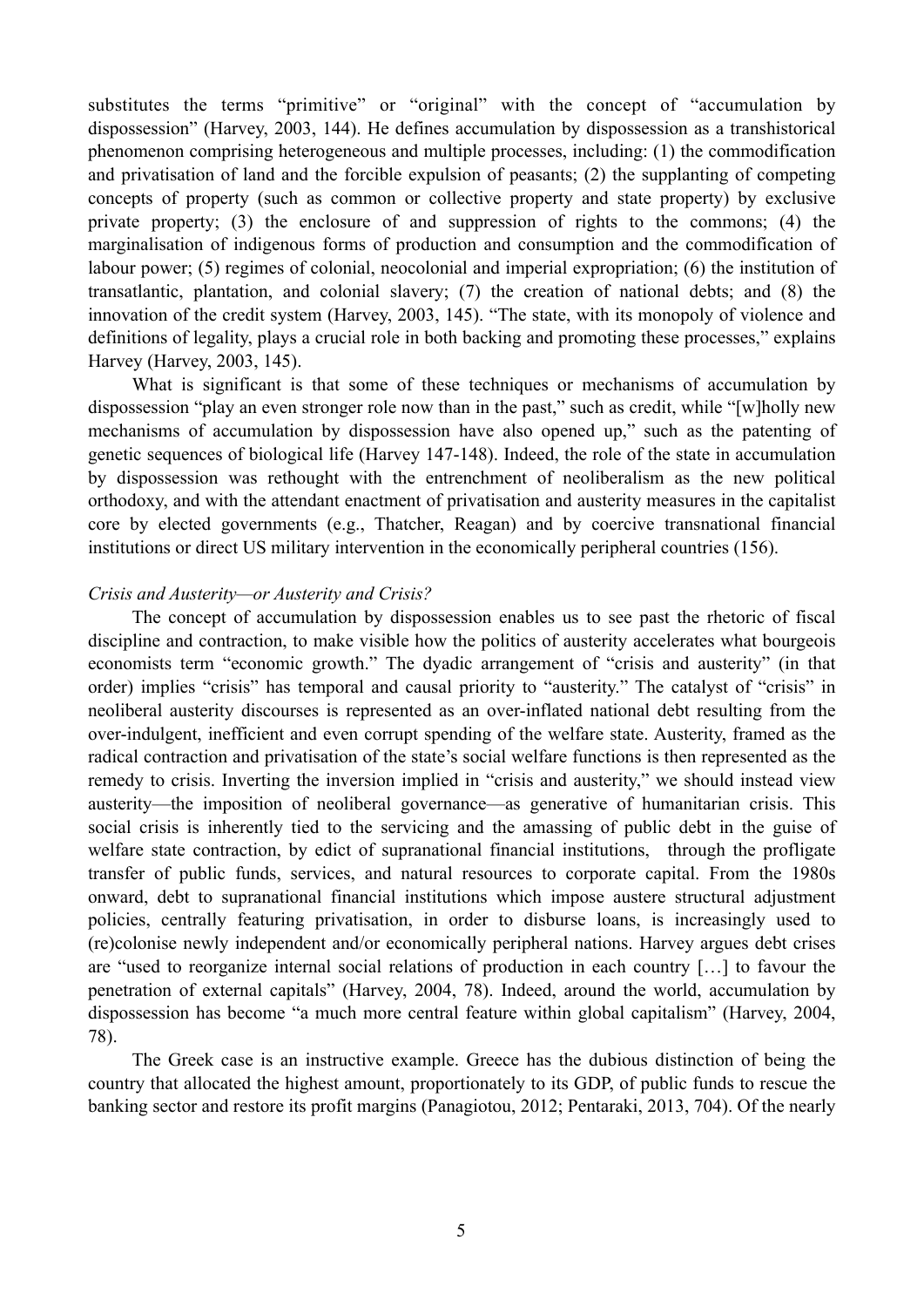$\epsilon$ 207 billion disbursed in first three years of the "Troika bail-out,"  $277\%$  went to the financial sector (ATTAC, 2013). In 2008, the Greek government had donated  $\epsilon$ 28 billion to the banking sector to offset the ripple effects of the Wall Street crash (Kaplanis, 2011, 216). Greece taxes corporations at one of the lowest rates in the EU, facilitating an increase of 40% in corporate profits from 1995 to 2010 (Pentaraki, 2013, 704). Proportionally, Greece has one of the twenty highest military budgets in the world, and one of the highest rates of income inequality among the twenty-eight EU countries (Pentaraki, 2013, 704). Yet in hegemonic representations, the new millennium was full of promise: entering the European Monetary Union in 2001, and converting its currency from the drachma to the euro in 2002, Greece's "European" aspirations appeared to be materialising. In 2004, Greece hosted its first contemporary Olympic Games, and the first Games to be held post-September 11, 2001, with an extravagant budget of  $E11$  billion, representing 6% of the GDP. To fund the construction of Olympics infrastructure,  $\epsilon$ 1.5 billion was borrowed from the European Investment Bank (Kretsos, 2011, 31). By 2008, when the financial crisis struck Wall Street and began to reverberate around the world, "the Greek economy was generally perceived as performing well, with rates of growth above the EU average  $[4.2\%$  in 1998-2007] and declining rates of unemployment [from 12% to 8% in the same period]" (Kaplanis, 2011, 216-217).

 But these triumphant statistics conceal a "pre-crisis" decade marked by gross income inequality, the planned casualisation of the workforce and the gradual dismantling of labour rights (affecting, initially, young people and especially women of all ages), the hyper-exploitation of migrant workers, and the emergence of the "€700 generation" (which has now, post-austerity, become the "€300 generation"). If the crisis has been narrowly defined as a function of "sovereign debt," as Dimitris Dalakoglou argues, the "social character of the current crisis has been taking shape for some time" as a direct consequence of the neoliberal governance (Dalakoglou, 2012, 24), although the structural adjustment of the economy since the Troika has landed in Athens has, of course, had dramatic effects. Between 1989 and 1993, three governments undertook "an openly neoliberal restructuring of the Greek economy and society," marking what Christos Giovanopoulos and Dalakoglou characterise as "the end of metapolitefsi"<sup>3</sup> and the beginning of the economic "modernisation" and social "catharsis" of Greece, the primary targets of which, according to the authors, were militant students, unionised workers, and "any organized social agency" resisting the imposition of neoliberalism (Giovanopoulos and Dalakoglou, 2011, 98-99). In 2006, before any "crisis" had been declared, 21% of the Greek population lived below the poverty line, and 14% were categorised as working poor (Kaplanis, 2011, 221). In 2010, at the "start" of the crisis, more than 3 million people (27% of the population) were "already on the edge of poverty" (Theodorikakou et al., 2012). In 2014, after four years of austerity measures, the country was ranked last among European Union nations on a social justice index measuring poverty prevention, equitable education, labour market inclusion, social cohesion and non discrimination,

<sup>&</sup>lt;sup>2</sup> In 2010, the Greek government accepted the first national "bail-out" in European Monetary Union history, and the largest loan a country had ever taken ( $E110$  billion) from the "Troika" of the International Monetary Fund (IMF), the European Union (EU), and the European Central Bank (ECB); in 2012, Greece was compelled to borrow another €130 billion.

<sup>&</sup>lt;sup>3</sup> «Μεταπολίτευση» (regime change) refers to the post-dictatorial period after the fall of the U.S.-supported Greek military junta (1967-1974), which involved legislative elections, the legalisation of the Communist Party of Greece, the freeing of all political prisoners, and the arrest, trial and imprisonment of junta members. Critics argue that metapolitefsi represents an unfinished political project, the beneficiaries of which are "those who belong exclusively in the majority group of white, heterosexual, greek-speaking, orthodox Christian, ethnic Greeks. All of us who differ in our sexual orientations, gender identities, mother tongues, religious beliefs (or lack thereof), ethnic identities and citizenships are still waiting for the regime change which will lead to a democracy without discrimination" (Eliza Barmaxizoglou-Goroya quoted in Thanopoulos, 2014). Any gains made by social democracy have largely been reversed since the rise of neoliberalism in the 1990s, and the intensification of austerity politics since 2010.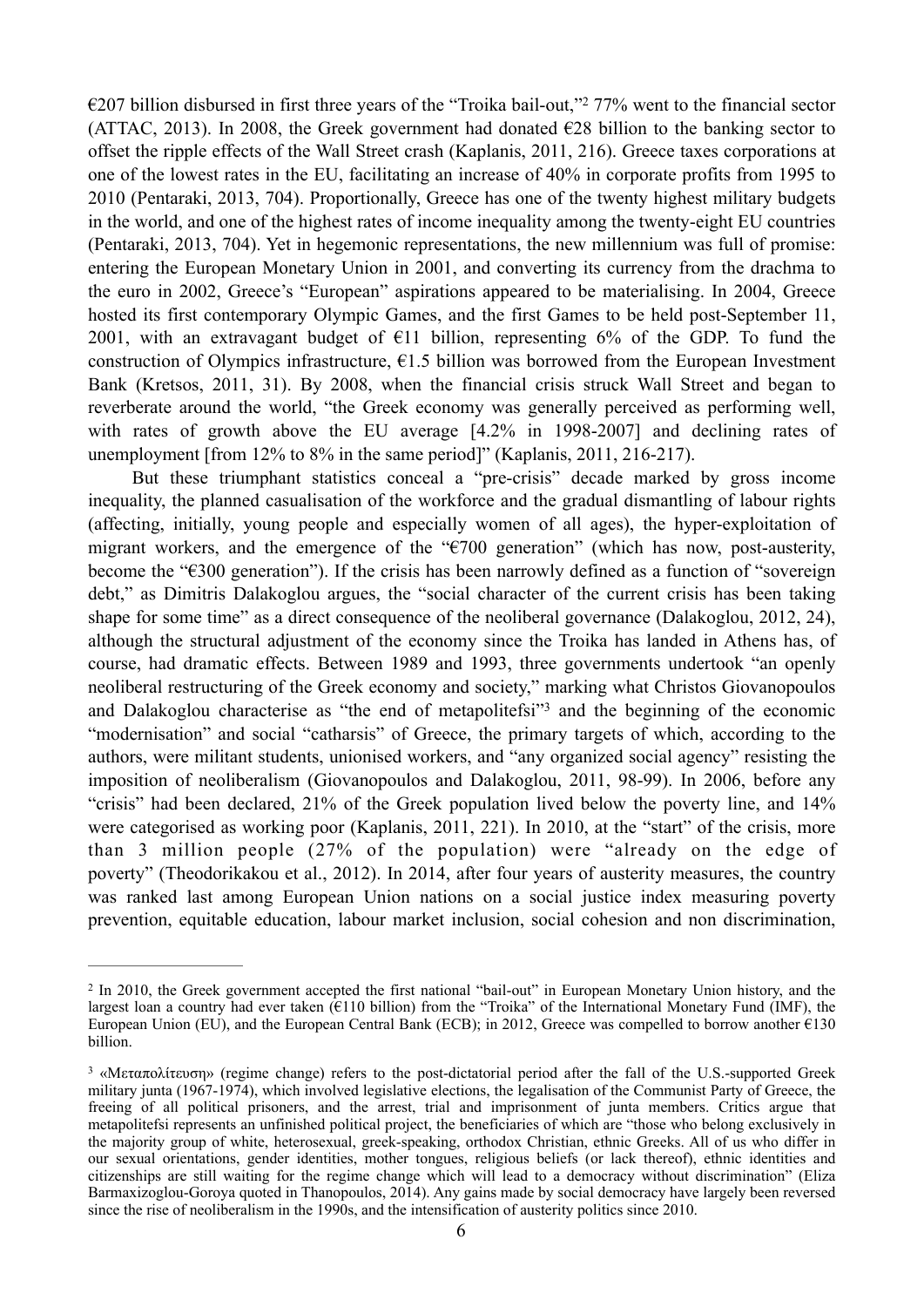health, and intergenerational justice (Schraad-Tischler and Kroll, 2014). Statistics reveal that onethird of Greeks live in poverty; the unemployment rate has reached 27.6%: 31.6% for Greek women,  $40.3\%$  for migrants,  $4$  and  $64.9\%$  for Greeks under 25 (Frangakis, 2013; Drettakis, 2013). In the absence of official or systematic studies, it is estimated that more than 20,000 people are homeless (Klimaka, 2011, 2). Nongovernmental organisations have declared a humanitarian crisis with severe mental, physical and public health consequences (Kentikelenis et al., 2014).

 In Greece, austerity was presented as the only alternative to the "sovereign debt crisis"; three successive governments assented to the conditions of the Memorandum of Agreement to the *Economic Adjustment Programme for Greece* tied to Troika loans (EC, 2010; EC, 2012). But the professed aims of the programme and its effects both on debt and on sovereignty are stated in plain sight. In order to "improve competitiveness and alter the economy's structure towards a more investment- and export-led growth model" (EC, 2010, 10) the *Programme* prescribes "a very large macroeconomic adjustment, especially in the public sector," entailing "large cuts in public wages and pensions" (EC, 2010, 13, 15). The implementation of a "privatisation programme with the aim of collecting  $\epsilon$ 50 billion" is well underway, selling undervalued state assets and eliminating national monopolies in transport, public infrastructure and utilities;<sup>5</sup> as is the reduction of public sector wages by  $\epsilon$ 205 million, and the dismissal of 150,000 public employees.<sup>6</sup> We can also read between the lines, having paid witness to recent developments, to glean in what, precisely, the "ambitious reforming" of the pension and judicial systems, the "modernisation" of the health care system, and the "upgrading of the education system" consist. Significantly, the structural adjustment programme also requires the reduction of the national minimum wage by 22%, and by 32% for "young" workers under 25; the implementation of the "Business-Friendly Greece Action Plan"; and mandates constitutional change: specifically, the insertion in the Constitution of "a provision ensuring that priority is granted to debt servicing payments" (EC, 2012, 123-185). Perhaps the most succinct formulation is embodied in the *Programme's* decree, "[t]he Government will neither propose nor implement measures which may infringe the rules on the free movement of capital" (EC, 2012, 126).

 In austere times, however, the movement of people has been rendered markedly less free than that of capital. Although the *Economic Adjustment Programme for Greece* makes no mention of migration, concurrently with the imposition of austerity measures that have most severely impacted marginalised social groups, among which are migrant workers, the Greek state in collaboration with the EU has undertaken a veritable war on migration, expressed in the EU-funded expansion of its border control, detention, and deportation powers (Carastathis, forthcoming). Between 2011 and 2013, the European Commission gave Greece  $E227.6$  million to bolster border controls and expand detention facilities, while allocating a mere  $\epsilon$ 12.2 million to support the country in integrating refugees (AI, 2014a, 7). This "fortressing" of Europe's external borders is occurring in the global context of violent processes of accumulation by dispossession, which have resulted in mass migration of people displaced by war, expropriation, predatory trade agreements, privatisation,

Unemployment and poverty rates among migrants are not well documented and rarely cited; one researcher indicates 4 that in absolute numbers, unemployed migrants came to exceed employed migrants in the period 2009-2011 (Maroukis, 2012b, 2; see also Maroukis, 2012a).

<sup>&</sup>lt;sup>5</sup> The Memorandum directs the Greek state to "offer for sale its remaining stakes in state-owned enterprises, if necessary in order to reach the privatization objectives. Public control will be limited only to cases of critical network infrastructure" (EC, 2012, 53).

<sup>&</sup>lt;sup>6</sup> Ostensibly to achieve this benchmark, on 11 June 2013, the Greek government overnight closed the public broadcaster, ERT (Ελληνική Ραδιοφωνία-Τηλεόραση), which, over a year later, continues to broadcast from the internet at [www.ertopen.com,](http://www.ertopen.com) as an autonomous collective operated by some of its former employees.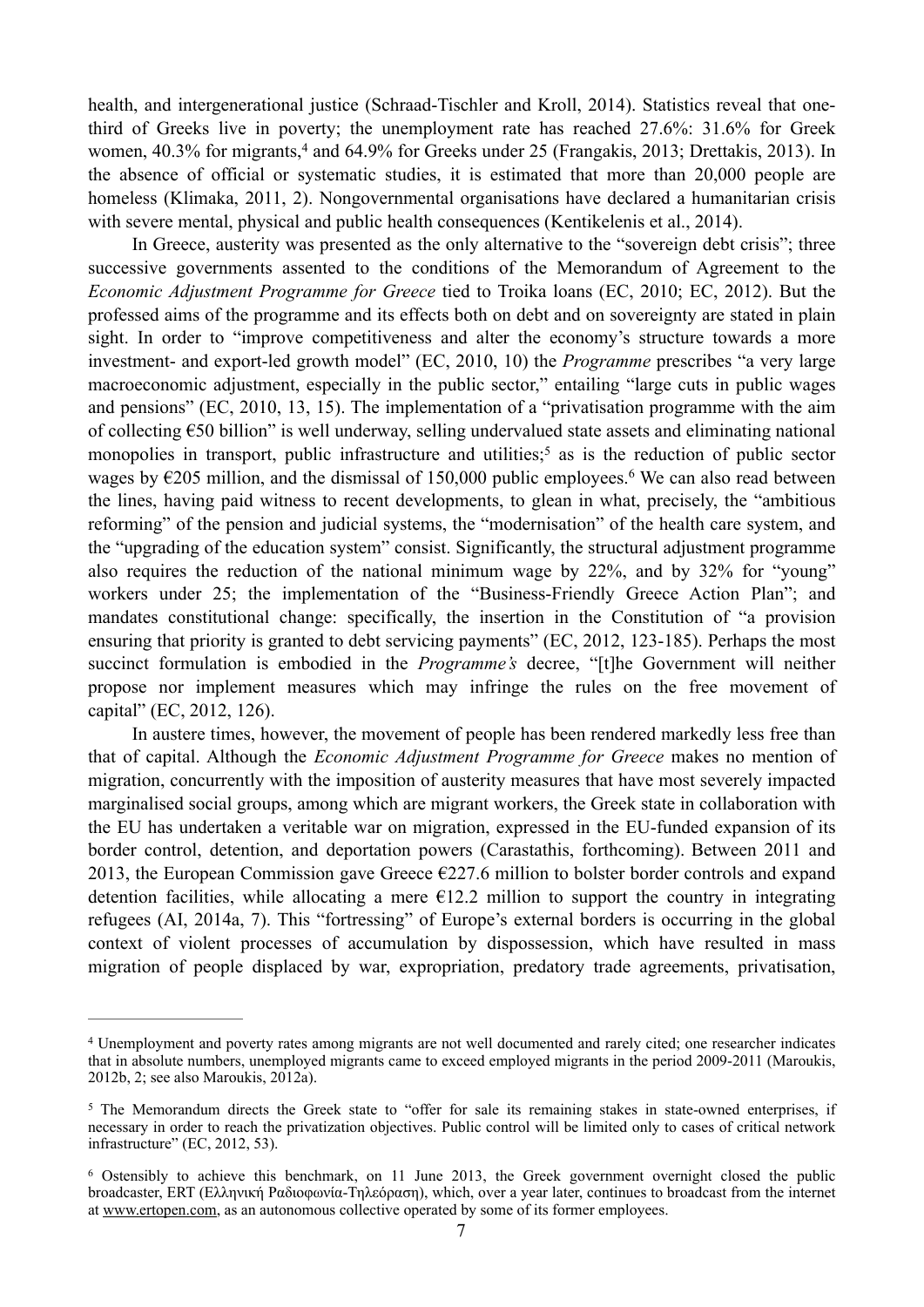environmental destruction, debt, unemployment, and political persecution.<sup>7</sup> Indeed, in 2013, according to Amnesty International, 48% of undocumented people entering Europe, and 63% of those arriving by sea, were from Afghanistan (now in its thirteenth year of NATO war and occupation), Syria (the US' next declared front in its "War on/of Terror"), Eritrea, and Somalia (AI, 2014b, 6). Neni Panourgià urges us to view "the global 'war on terror' as really a global 'war on migration'"; "a biopolitics that seeks to regulate human movement only on the basis of the hypervalue that can be extracted from it" (Panourgià, 2014).

### *Border Imperialism*

 Of course, coerced migration is arguably not only the *consequence* of accumulation by dispossession, but one of its contemporary mechanisms. People from the peripheries of the capitalist world system are rendered vulnerable to hyper-exploitation in their "host" nation-states through the process of precarious migration. While proponents and opponents of fortified borders often tend to focus on the exclusionary functions of borders—that is, their role in keeping people out—their (im)porosity also serves to hem migrants in, in state-mediated arrangements of dispossession and exploitation by capital. Harsha Walia coined the term "border imperialism" to describe "the processes by which the violences and precarities of displacement and migration are *structurally* created as well as maintained" (Walia, 2013, 15). Border imperialism

"encapsulates four overlapping and concurrent structurings: first, the mass displacement of impoverished and colonized communities resulting from asymmetrical relations of global power, and the simultaneous securitization of the border against those migrants whom capitalism and empire have displaced; second, the criminalization of migration with severe punishment and discipline of those deemed 'alien' or 'illegal'; third, the entrenchment of a racialized hierarchy of citizenship by arbitrating who legitimately constitutes the nation-state; and fourth, the state-mediated exploitation of migrant labor, akin to conditions of slavery and servitude, by capitalist interests" (Walia, 2013, 15).

Borders are routinely naturalised as geophysical boundaries demarcating territory occupied spatially and historically by an autochthonous nation, ethnic membership in which is seen to automatically confer citizenship. On this view, migrants are constructed as foreign supplicants or foreign threats, to be variously included, assimilated, repelled or expelled from the "original" social body of the "host" nation. In the context of settler colonial states, such as the United States, Canada, Australia and Israel, this construction of the hegemonic settler society as "original" in relation to "newcomer" migrants elides the ongoing colonial dispossession of Indigenous peoples. However, the analytic framework of border imperialism denaturalises borders and "reorients the gaze squarely on the processes of displacement and migration within the global political economy of capitalism and colonialism" (Sharma, 2005, 89). This transnational political economy regulates the socio-legal conferral and recognition of citizenship rights—a system that Nandita Sharma characterises as "global apartheid," whereby "differential legal regimes are organised within nationalised space: one for 'citizens' and another far more regressive one for those, such as people categorised as 'illegal' who are denied a permanent legal status within the nation space" (Sharma, 2005, 89). Walia's concept of border imperialism constitutes a two-fold critique of "state building within global empire": on the one hand it helps us trace "the role of Western imperialism in dispossessing communities in order to secure land and resources for state and capitalist interests"; on the other, it reveals that the "deliberately limited inclusion of migrant bodies into Western states through

Harvey does not discuss migration at length in *The New Imperialism*, but includes it in a list of "the molecular 7 processes of capital accumulation in space and time" through which "economic power flows across and through continuous space, towards or away from territorial entities (such as states or regional power blocs)" (Harvey, 2003, 26).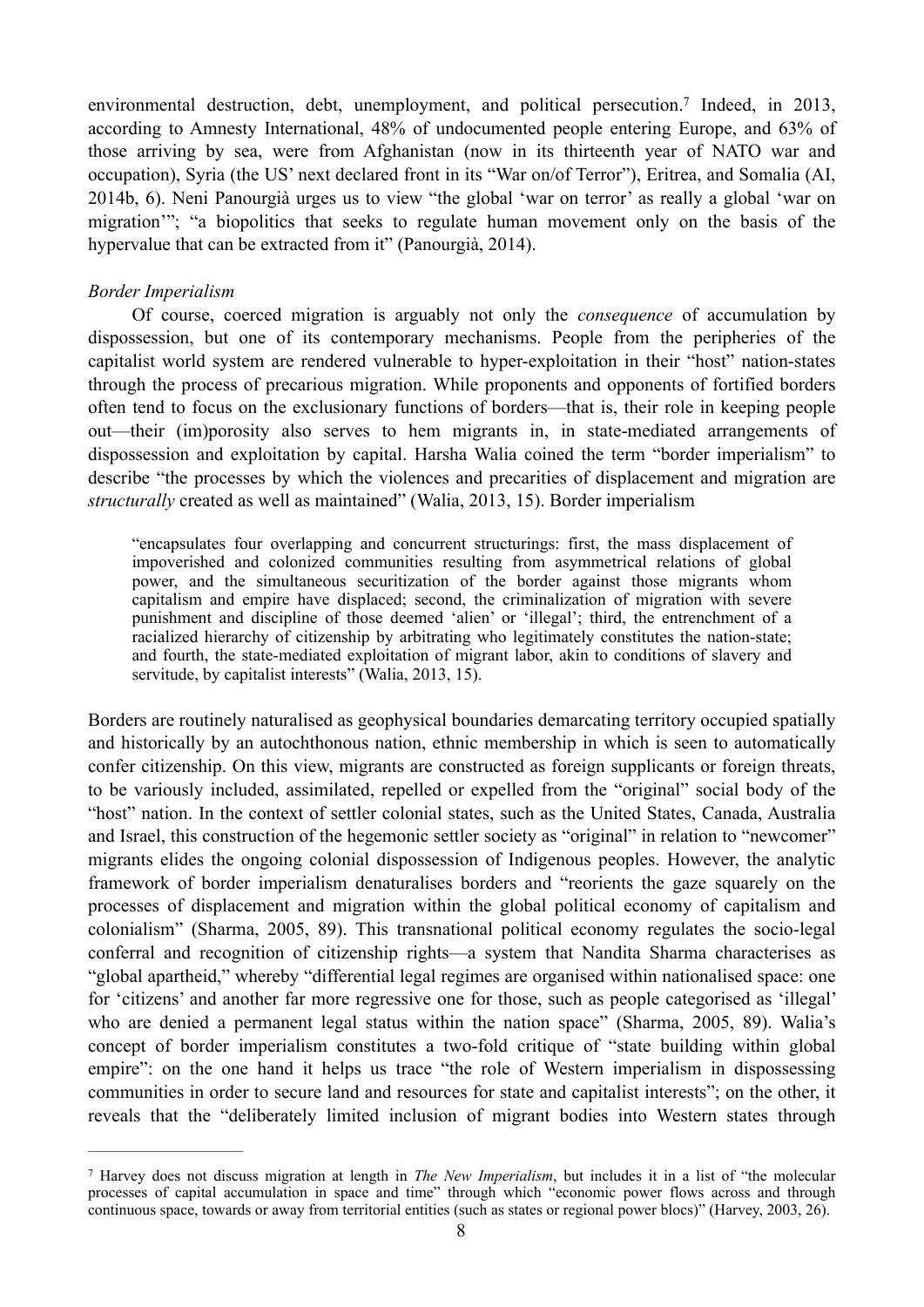processes of criminalization and racialization" serves to justify their ongoing dispossession and hyper-exploitation as captive labour (Walia, 2013, 44). Sharma has shown how socio-legal constructs such as "temporary foreign worker" and "illegal immigrant" ideologically and materially differentiate migrants from citizens (Sharma, 2001). Indeed, "categorizing a person a citizen or a migrant worker is an ideological practice, for the exploitation of migrant workers is concealed and reproduced through the notion that citizens can expect certain rights and entitlements that noncitizens cannot and that this expectation is perfectly 'normal'" (Sharma, 2001, 435; see also Sharma, 2006).

 In the context of austerity, which reorganises public expectations of what is "normal" under capitalism, the binary citizen/migrant articulates a distinction in kind between two classes of workers which stand in a differential relation to capital. This differential relation is marked by violence. When news of the violent attack on migrant workers broke, the conditions in which strawberry pickers labour in Nea Manolada were likened to "scenes of the American deep South," to the "wild West" and to "South African apartheid" (Galanis, 2013; Zotou and Venizelos, 2013; Tsimitakis, 2013). These analogies may have been intended to rhetorically demonstrate the extreme conditions of exploitation and dispossession facing migrant workers in Manolada, and more generally, in Greece. However, they tend to dehistoricise the specific conditions of austere racism prevailing in Greece, locating racialised dispossession in a series of remote "elsewheres"—echoing Minister of Public Order Nikos Dendias' claim that the racist attack in Manolada "is foreign to our culture" (quoted in Kitsantonis, 2013)—when the point is that accumulation through racialised dispossession is proceeding in the "here and now," not as the trace of an antiquated set of social relations, but as a crucial aspect of contemporary austerity capitalism.

#### *Blood, Strawberries*

 The attack against Bangladeshi and Pakistani migrant workers in the strawberry fields of Manolada is a horrifying eruption of, but not an exception to the atmosphere of violence which structures labour-capital relations in the region (Galanis, 2013). In April 2008, after violent retaliation by management for a four-day strike by migrant fruit-pickers demanding a wage increase to daily rate of  $\epsilon$ 26 (that still fell 4 euro short of the national minimum daily wage for "unskilled" labourers), a series of vicious attacks on migrants were reported. Mahmoud, a 22-year old Egyptian worker, in August 2012, was tortured allegedly by two of the same individuals who were charged in the latest Manolada case, Theodoros Apostopoulos and Yiorgos Chaloulos. According to Mahmoud, when he approached the two foremen asking after a summer's worth of unpaid wages, they dragged him for over a kilometre with their car, striking his head and hands with a hammer to prevent him from fighting back or getting free. When Mahmoud reported the assault to the police, authorities detained him and issued a deportation order (Ethnos, 2013). The two hundred workers who were assaulted in 2013 for demanding over  $\epsilon$ 200,000 owed to them in unpaid wages were similarly interrogated by police about their immigration status while they were receiving treatment in hospital. This reveals that the anticipated impunity with which the foremen conducted the attack is based on the institutionalised criminalisation of migrant workers, particularly those without residence permits or who are awaiting the resolution of their asylum applications.<sup>8</sup> Indeed, the court's sentences of two of the four accused, and the exoneration of the other two, including Vangelatos, was criticised by the Official Opposition as "not merely being biased in favour of the perpetrators, but opening a space for new victims"; for "new Manolades" (Vasiliki Katrivanou quoted in Enet, 2014). They argued the decision endangers migrant workers throughout Greece

<sup>&</sup>lt;sup>8</sup> "It is indicative that the large majority of victims who were recorded by the [Racist Violence Reporting] Network in 2013 does not wish to make a complaint due to fears related to the lack of immigration documents" (RVRN, 2013, 12).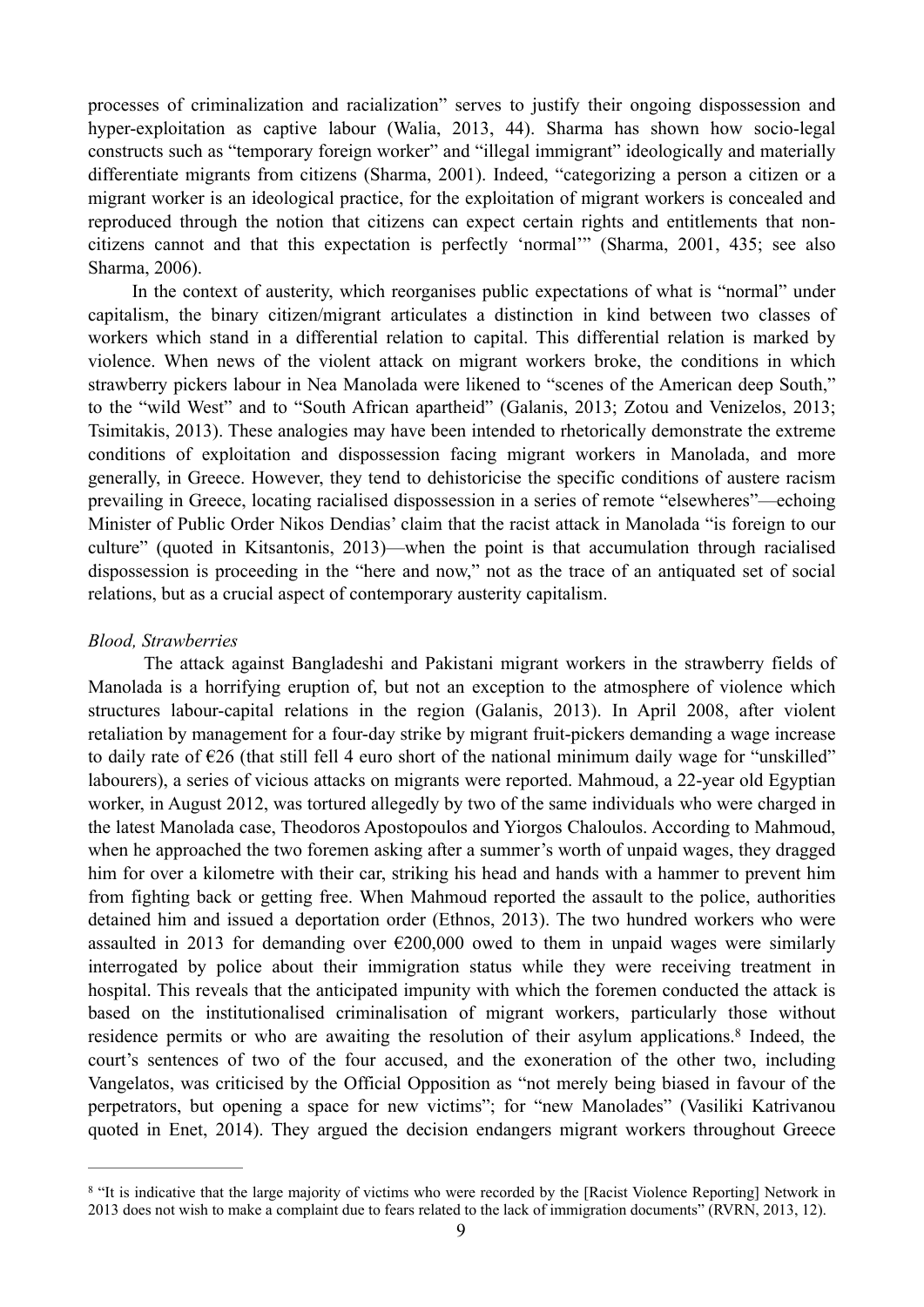who, like those in Skala Lakonias, are organising for their rights in the face of organised retaliations by capital, local administrators (including the mayor) and police (Maragidou, 2014a). In fact, during the Manolada trial, supporters of Vangelatos revictimised Tipu Chowdhury, a key witness (the victims of the attack were not given police protection for their testimony): Vangelatos' sister kicked him just outside the courtroom, and as retribution for reporting the incident to authorities, six others beat him outside of his home, threatening to kill him should he ever return to Manolada (Maragidou, 2014b).

 In the wake of the Manolada shooting, headlines and opposition parties alike denounced the "strawberry mafia" behind the violence. The fact is, the larger region of Ilia, which accounts for 90% of the country's strawberry production, has, for almost a decade, manifested something of an "economic miracle": in the three years between 2005-2008, when agricultural production was on the decline in the rest of Greece, agribusinesses in Ilia saw a 30% annual increase in profits (Daskalopoulou and Nodaros, 2008). This wealth is visible in the village of Manolada, composed of 2,000 Greek residents and between 1,500-3,000 migrant residents, most of whom live on the outskirts of the village, in overcrowded shanty towns and in temporary shelters resembling greenhouses built on fields rented from agri-capitalists (Daskalopoulou and Nodaros, 2008). A police investigation in 2007 revealed that municipal officials were issuing falsified permits to migrant workers; after the three-month summer harvest, bosses would report migrants to local police officers for their immigration status, which in turn would initiate deportation proceedings; workers would be detained and/or deported without receiving their meagre earnings. With this widespread practice involving city bureaucrats, local police, and overseers, labour costs effectively evaporate, resulting in super-profits—"red gold"—for strawberry magnates (Daskalopoulou and Nodaros, 2008).

 The commodification of dispossessed labour in bloody strawberries is generative of superprofits for capital. What I wish to emphasise, is that these local practices of capital accumulation could not proceed except through the institutionalisation of macro-practices of dispossession, and the intensification of borders, external and internal, which regulate biopolitical and necropolitical sovereignty. The border is not just a geopolitical barrier indicative of the limits of a sovereign nation, or of a fortressed continent, but a technology of the regulation of difference that diffuses the entire social body and its economic metabolism. Moreover, the (im)porosity of borders, the influx of immigrants deemed "illegal," the (il)licit violence perpetrated against them, and the strawberries valorised ("reddened") quite literally by their blood, must be read as a technology of racialisation in the context of austerity politics.

## *Institutionalised (Anti)Racisms*

 In this respect, the analysis of racism advanced by Michel Foucault as the "basic mechanism" which, in a biopolitical age, resurrects the "power of sovereignty," introducing a "break between what must live and what must die" is crucial to understanding the relationship of violence to valorisation and accumulation processes (Foucault, [1976/1997] 2003, 254, 265). Arguing that Foucault's theory of "biopower" must be supplemented by a concept of "necropower," Achille Mbembe defines necropolitical sovereignty as the state's capacity to determine "who is *disposable* and who is not" (Mbembe, 2003, 27). The necropolitical state produces what he calls "death worlds": "forms of social existence in which vast populations are subjected to conditions of life conferring upon them the status of *living dead*" (Mbembe, 2003, 40). Rejecting liberal philosophical views of sovereignty as self-institution and self-limitation, Mbembe theorises sovereignty as "the generalised instrumentalisation of human existence and the material destruction of human bodies and populations" (Mbembe, 2003, 14). "In the economy of biopower," as theorised by Foucault, "the function of racism is to regulate the distribution of death and to make possible the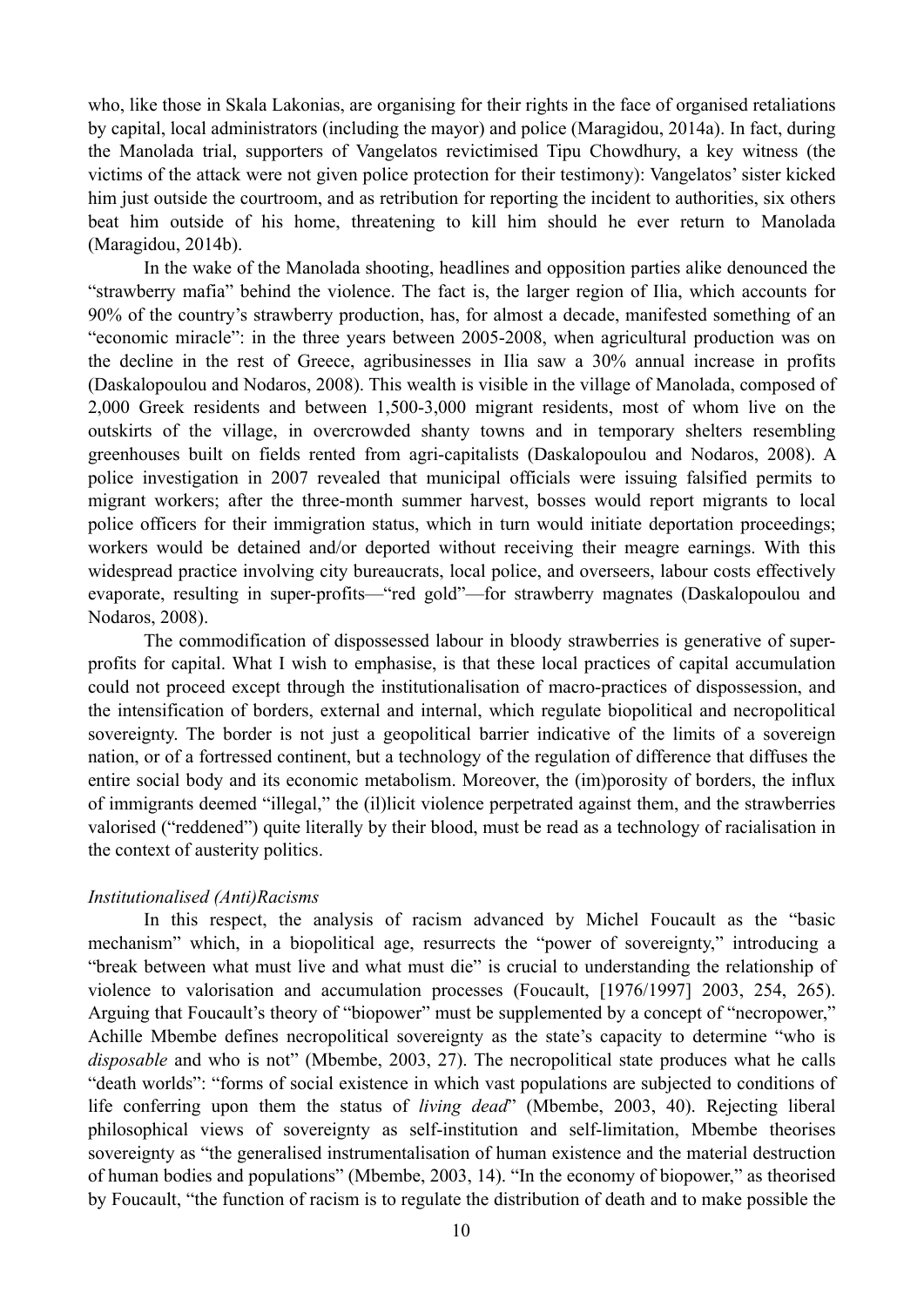murderous functions of the state" (Mbembe, 2003, 17). Mbembe's paradigm is slavery, "which could be considered one of the first instances of biopolitical experimentation," since, "[i]n many respects, the very structure of the plantation system and its aftermath manifests the emblematic and paradoxical figure of the state of exception," as theorised by Giorgio Agamben (Agamben, [1995] 1998; Mbembe, 2003, 21). A "triple loss" is productive of the socio-legal "slave condition": "loss of a home, loss of rights over his or her body, and loss of political status"; in other words, "natal alienation," "absolute domination," and "social death" (Mbembe, 2003, 21).

 It is these losses of home, rights, and status that border imperialist regimes in collusion with authoritarian capitalism attempt to inflict on migrant workers. If the political economy of Manolada corresponds to any degree to what has been termed "modern day slavery," it is because it institutes austere forms of dispossession. These socio-economic forms replicate the territorialisation inherent in the colonial seizure, delimitation, and control over geographical areas, on the "mobile" spatiality of migrant workers' bodies (Mbembe, 2003, 25-6). The sovereignties of late capitalist democracies operate through the coloniality of territorialisation, even if this process is conducted within their own fortified borders, and is therefore mystified by the ethno-nationalist claim of property over "original," "natural" homelands. We might characterise this as the (re)colonisation of displaced, dispossessed migrant populations who, labouring *within* "western" democracies, but excluded from the protections and rights that states extend to their citizens, experience colonial indenture precisely *through* western law.

 If this is true, then legislative responses to racist violence are bound to fall short of their professed aim to eliminate such violence and protect its victims, because such violence inscribes the very category of "migrant worker" in the political economy of austere capitalism. For instance, the so-called "antiracist law" recently enacted by the Greek Parliament (Hellenic Parliament, 2014) will likely fail to protect victims of hate crimes, but not only in the ways already identified in critiques issuing from left opposition parties and civil society. For, if what differentiates migrants from nationals is a racial distinction mobilising the necropower of the state, and enabling capital accumulation through dispossession, then racialised violence is internal to the very same executive, juridical, and enforcement mechanisms that would pretend to regulate, ban, and punish it. Racist violence has a functional role in the accumulation process, and is not just "caused" by ultranationalist, fascist ideologies—although the latter certainly have accelerated and legitimised institutional violence and everyday racisms.<sup>9</sup> Arguably, one effect of the enacted legislation is that it will further mystify the relationship between judicial and extrajudicial violence—between institutionalised racisms condoned and enacted by state mechanisms, and those prohibited and punished by the state. The equation of racist violence as an aberrant, criminalised act of "hateful" individuals, potentially occludes its licit and naturalised role in the capital accumulation process.

<sup>&</sup>lt;sup>9</sup> It is, arguably, not accidental that the legislation lacks frameworks to cognise the "mixture" of motives behind violence. In at least 20 incidents recorded by the Racist Violence Reporting Network, victims were targeted due to racism in combination with other motives, which the Network describes as "hate crimes of 'mixed motives'" (RVRN, 2013, 6). Notably, these concerned either "racist attacks emanating from and in conjunction with labour exploitation (the most emblematic case is that of New Manolada), or racist violence followed by theft of personal property (such as mobile telephones, money, and/or legal residence permits)" (RVRN, 2013, 6).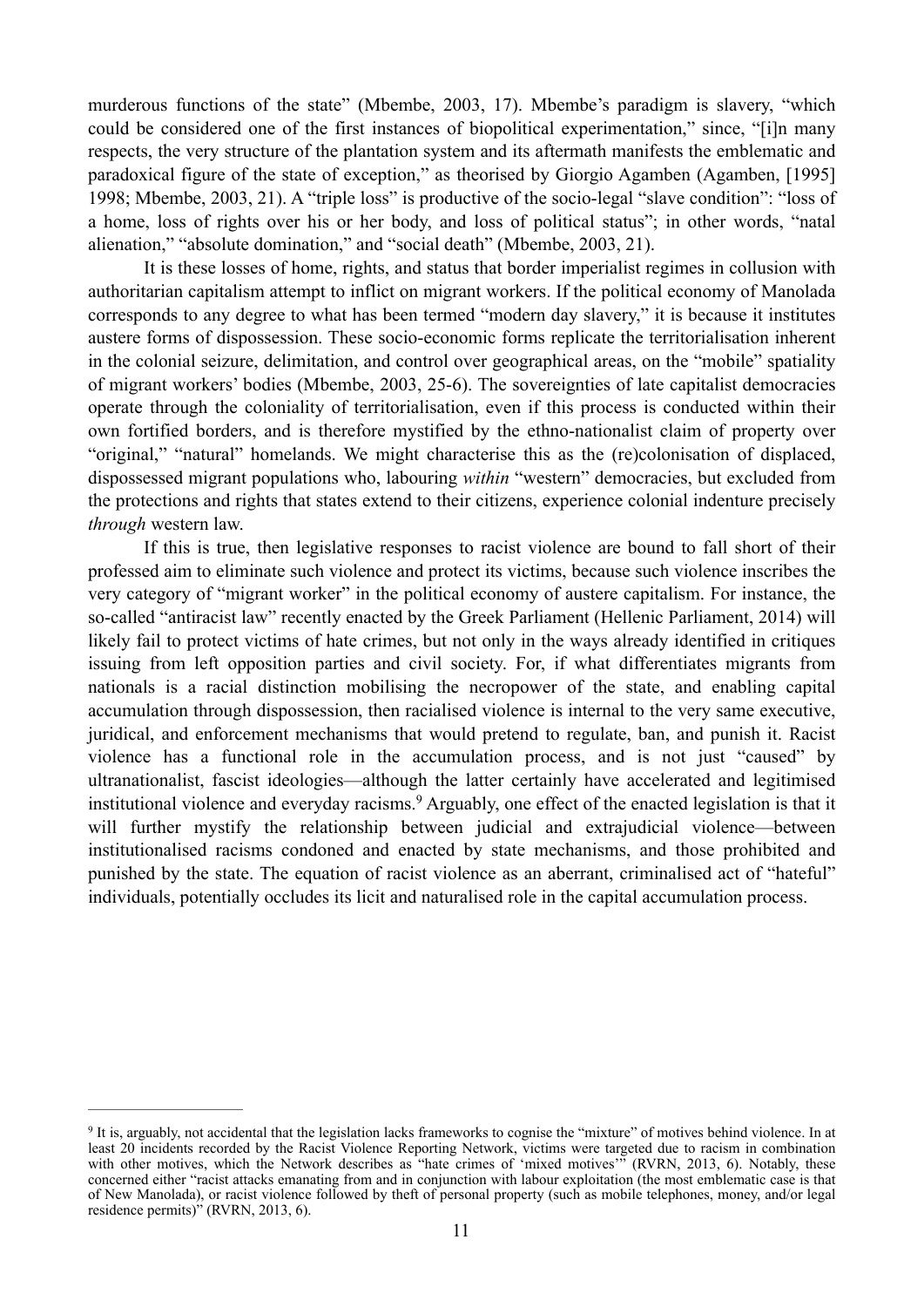#### References

- Agamben, G., 1995/1998, *Homo Sacer: Sovereign Power and Bare Life.* Daniel Heller-Roazen, trans. Stanford: Stanford University Press).
- Ahmed, S., 2004, *The Cultural Politics of Emotion.* New York: Routledge.
- Amnesty International [AI], 2014a, *Greece: Frontier of Hope and Fear: Migrants and Refugees Pushed Back at Europe's Border*[, http://www.amnesty.org/en/library/asset/EUR25/004/2014/en/705659ab-637b-4940-b8d9-b448052f2764/](http://www.amnesty.org/en/library/asset/EUR25/004/2014/en/705659ab-637b-4940-b8d9-b448052f2764/eur250042014en.pdf) eur250042014en.pdf, accessed 20 September 2014.
	- ———, 2014b, *The Human Cost of Fortress Europe: Human Rights Violations against Immigrants and Refugees at Europe's Borders,* [http://www.amnesty.org/en/library/asset/EUR05/001/2014/en/48cb6136-cefc-4fd0-96cd-cd43b46eb5a8/](http://www.amnesty.org/en/library/asset/EUR05/001/2014/en/48cb6136-cefc-4fd0-96cd-cd43b46eb5a8/eur050012014en.pdf) eur050012014en.pdf, accessed 20 September, 2014.
- Association pour la Taxation des Transactions financière et l'Aide aux Citoyens [ATTAC], 2013, "Greek Bail-Out: 77% Went Into the Financial Sector," 24 June, <http://www.attac.org/en/Stories/greek-bail-out-77-went-financial-sector>, accessed 20 September 2014.
- Batou, J., 2012, «L'accumulation primitive au XXIe siècle», conférence donnée dans le cadre du «Séminaire Marx au 21ème siècle» ["Primitive accumulation in the twenty-first century," conference presentation at the "Seminar on Marx in the twenty-first century"], 31 March [in French], Paris: Sorbonne, [http://vimeo.com/39724005,](http://vimeo.com/39724005) accessed 30 November 2013.
- Carastathis, A., forthcoming. "The Politics of Austerity and the Affective Economy of Hostility: Racialised Gendered Violence and Crises of Belonging in Greece," *Feminist Review* 109.
- ———, n.d., "Capitalism, Captivity, and Coercion: Free and Unfree Labour in Marx and Marxism," manuscript submitted for publication.
- Clarke, K. and Thomas, D., eds, 2006, "Introduction: Globalization and the Transformations of Race," *Globalization and Race: Transformations in the Cultural Production of Blackness.* Durham: Duke University Press.
- Dalakoglou, D., 2012, "The Crisis Before 'The Crisis': Violence and Neoliberalization in Athens," *Social Justice* 39(1), 24-42.
- Daskalopoulou, D. and Nodaros, M., 2008, «Φράουλες και Αίµα» ["Strawberries and Blood"], *Έψιλον* 885, 30 March [in Greek],<http://daskalopoulou.gr/?p=62>, accessed 20 September 2014.
- Drettakis, M., 2013, «Οι ξένοι δεν παίρνουν τις δουλειές, χάνουν κι αυτές που έχουν» ["Foreigners are not taking jobs; they are losing even those they have"] *Η Αυγή,* 1 September [in Greek],<http://goo.gl/s3F0BH>, accessed 6 June 2014.
- Enet, 2014, «Δεν µεροληπτεί απλώς υπέρ των θυτών, αφήνει χώρο για νέα θύµατα» ["It isn't just biased in favour of the perpetrators; it opens a space for new victims," *Ελευθεροτυπία*, 31 July [in Greek], http://www.enet.gr/? [i=news.el.ellada&id=441552, accessed 20 September,2014](http://www.enet.gr/?i=news.el.ellada&id=441552)
- Ethnos, 2013, «Μου έσπασαν τα δάχτυλα µε σφυρί: Η Μαφία της Φράουλας» ["They Broke My Fingers with a Hammer: The Strawberry Mafia"], *Έθνος*, 20 April [in Greek], http://www.ethnos.gr/article.asp? catid=22768&subid=2&pubid=63815846*,* accessed 20 September 2014.
- European Commission (ΕC), 2012, *The Second Economic Adjustment Programme for Greece,* Brussels: European Union, March. [http://ec.europa.eu/economy\\_finance/publications/occasional\\_paper/2012/pdf/ocp94\\_en.pdf](http://ec.europa.eu/economy_finance/publications/occasional_paper/2012/pdf/ocp94_en.pdf), Accessed 22 August  $2014$ .
- ———, 2010, *The Economic Adjustment Programme for Greece.* Brussels: European Union, May, http://ec.europa.eu/ economy\_finance/publications/occasional\_paper/2010/pdf/ocp61\_en.pdf, accessed 22 August, 2014.
- Foucault, M., [1976/1997] 2003, *Society Must Be Defended: Lectures at the Collège de France 1975-1976,* David Macey, trans, London and New York: Verso.
- Frangakis, M., 2013, «Η περιπέτεια της 'διάσωσης' και η πορεία του δηµόσιου χρέους µετά το 2009» ['The misadventure of "rescue" and the course of the public debt after 2009'], 7 December [in Greek], *ΤV Χωρίς Σύνορα,* <http://goo.gl/zn3ieq>, accessed 22 August 2014.
- Galanis, D., 2013, «Φράουλες, αίµα και κέρδη στη Μανωλάδα: Οι ζοφερές πτυχές του δράµατος που ζουν χιλιάδες µετανάστες στη χώρα µας» ["Strawberries, blood and profits in Manolada: The grim aspects of the drama experienced by thousands of migrants living in our country"], *Το Βήµα,* [18 April \[in Greek\], http://www.tovima.gr/society/article/?](http://www.tovima.gr/society/article/?aid=508506) aid=508506, accessed 20 September 2014.
- Giovanopoulos, C. and Dalakoglou, D., 2011, "From Ruptures to Eruption: A Genealogy of Post-Dictatorial Revolts in Greece," *Revolt and Crisis in Greece: Between a Present Yet to Pass and a Future Still To Come,* edited by Antonis Vradis and Dimitris Dalakoglou, Oakland and Edinburgh: AK Press.
- Goswami, M., 2004, *Producing India: From Colonial Economy to National Space*, Chicago and London: University of Chicago Press.
- Harvey, D., 2003, *The New Imperialism,* Oxford and New York: Oxford University Press.
- Hellenic Parliament, 2014, «Τροποποίηση του ν. 927/1979 (Α'139) και προσαρμογή του στην απόφαση-πλαίσιο 2008/913/ ΔΕΥ της 28ης Νοεµβρίου 2008, για την καταπολέµηση ορισµένων µορφών και εκδηλώσεων ρατσισµού και ξενοφοβίας µέσω του ποινικού δικαίου (L 328) και άλλες διατάξεις» ["Modification of Law 927/1979 (A 139) and adaptation to the Framework Decision 2008/913/JHA of 28 November 2008 on combating certain forms and expressions of racism and xenophobia by means of criminal law (L 328) and other provisions"], 9 September [in [Greek\], http://www.hellenicparliament.gr/Nomothetiko-Ergo/Syzitiseis-kai-Psifisi?law\\_id=1fddd6cf-874b-4b4a](http://www.hellenicparliament.gr/Nomothetiko-Ergo/Syzitiseis-kai-Psifisi?law_id=1fddd6cf-874b-4b4a-b01d-05f37f9c598d)b01d-05f37f9c598d, accessed 18 September 2014.
- Kaplanis, Y., 2011, "An economy that excludes the many and an accidental revolt," *Revolt and Crisis in Greece: Between a Present Yet to Pass and a Future Still To Come*, edited by Antonis Vradis and Dimitris Dalakoglou, Oakland and Edinburgh: AK Press.

Kentikelenis, A., et al., 2014, "Greece's health crisis: from austerity to denialism" *The Lancet,* 383, February 22.

- Kitsantonis, N., 2013, "3 Greeks Held in Shooting of 28 Migrant Workers," *The New York Times*, 19 April, http:// [www.nytimes.com/2013/04/20/world/europe/greeks-held-in-shooting-of-migrant-workers.html, accessed 20](http://www.nytimes.com/2013/04/20/world/europe/greeks-held-in-shooting-of-migrant-workers.html)  September, 2014.
- Klimaka, 2011, «Η αποτύπωση της έλλειψης στέγης στην Έλλαδα κατά τη διάρκεια της οικονομικής κρίσης» ["Survey of homelessness in Greece during the economic crisis"] [in Greek], [http://goo.gl/HB3mCI,](http://goo.gl/HB3mCI) accessed 7 December 2013.